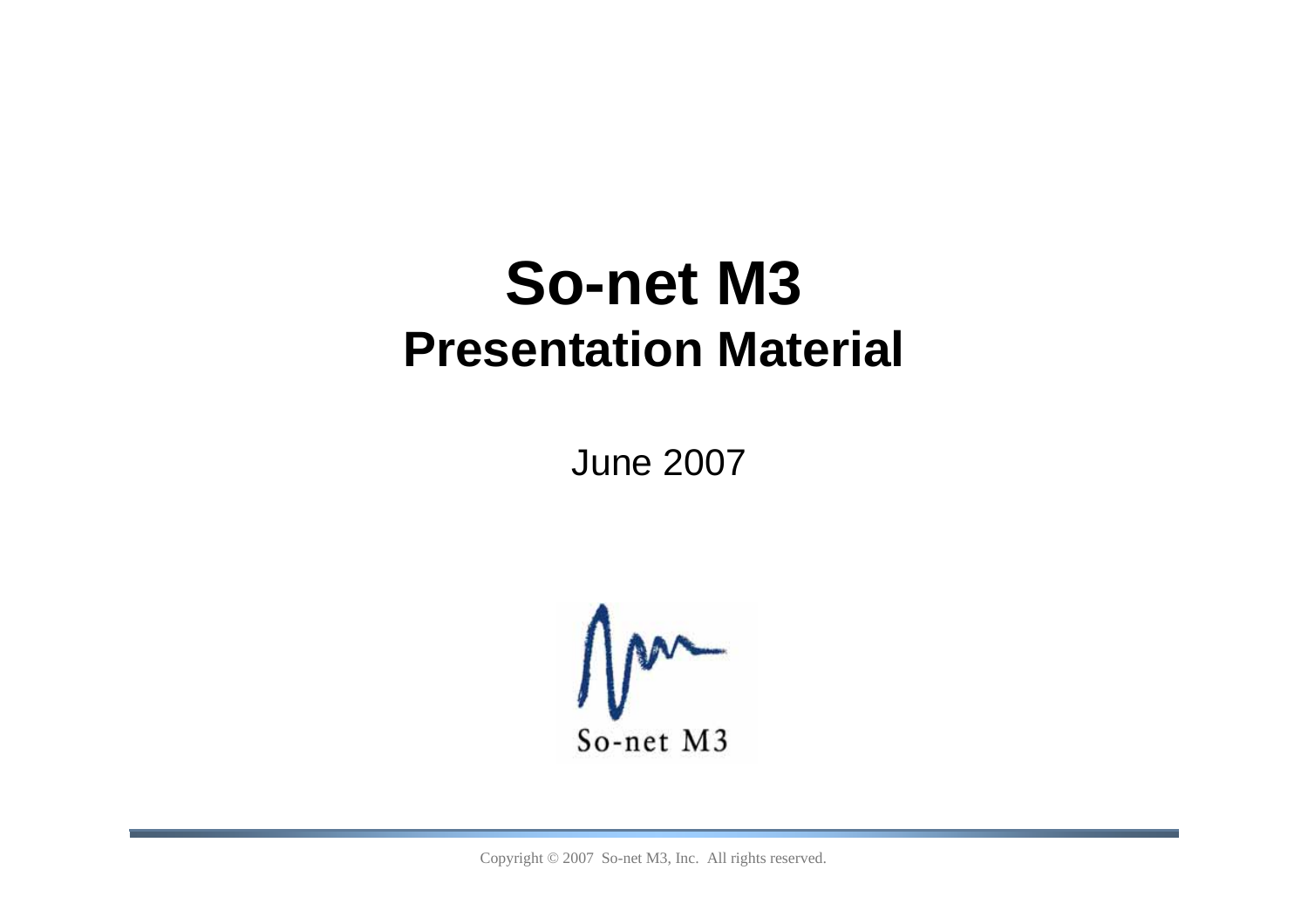**The following contains statements that constitute forward-looking statements, plans for the future, management targets, etc. relating to So-net M3, Inc. and/or its group. These are based on current assumptions of future events, and there exist possibilities that such assumptions are objectively incorrect and actual results may differ from those in the statements as a results of various factors.**

**Furthermore, information and data other than those concerning the Company and its subsidiaries/affiliates are quoted from public information, and the Company has not verified and will not warrant its accuracy or dependency.**

**So-net M3, Inc.**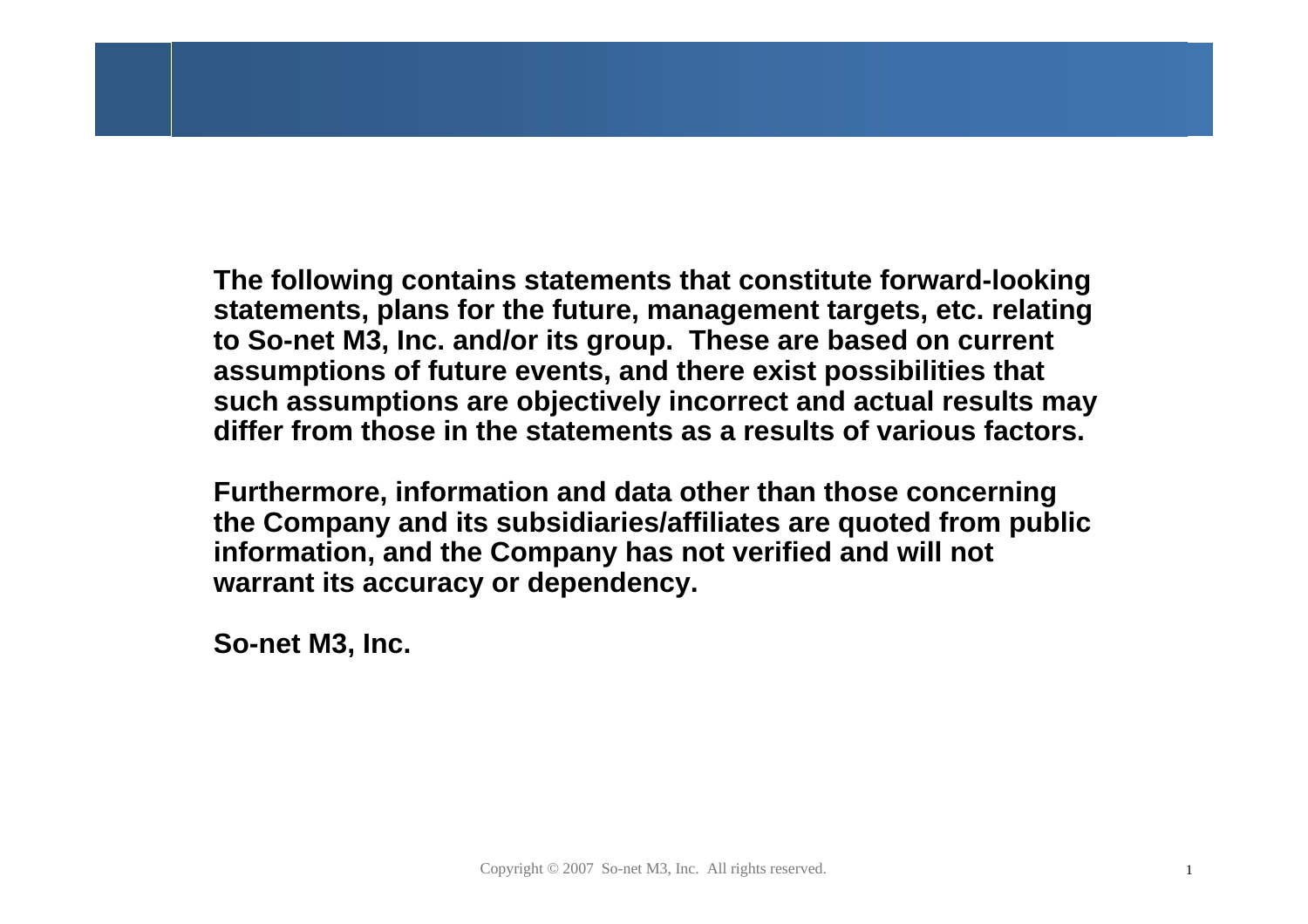# **Company Background Company Background**



#### **Business domain Business domain Business domain**

**Internet-based healthcare businesses**

#### **Name Name**

→ M3 **Medicine Media Metamorphosis**

#### **History History History**

| 2000 Sep                           | <b>Founded</b>                                                    |  |  |  |  |
|------------------------------------|-------------------------------------------------------------------|--|--|--|--|
| Oct                                | <b>Launched MR-kun service</b>                                    |  |  |  |  |
| 2002 Mar                           | <b>Acquired WebMD Japan</b>                                       |  |  |  |  |
| 2004 Sep                           | <b>Listed on TSE Mothers</b>                                      |  |  |  |  |
| 2005 May                           | <b>Alliance with Medi C&amp;C and</b><br>entry into Korean market |  |  |  |  |
| <b>Sep</b>                         | <b>Launched QOL-kun service</b>                                   |  |  |  |  |
| <b>Dec</b>                         | <b>Launched AskDoctors service</b>                                |  |  |  |  |
| 2006 Jun                           | <b>Acquired MDLinx and entry</b><br>into US market                |  |  |  |  |
| <b>2007 Mar</b><br>Listed on TSE 1 |                                                                   |  |  |  |  |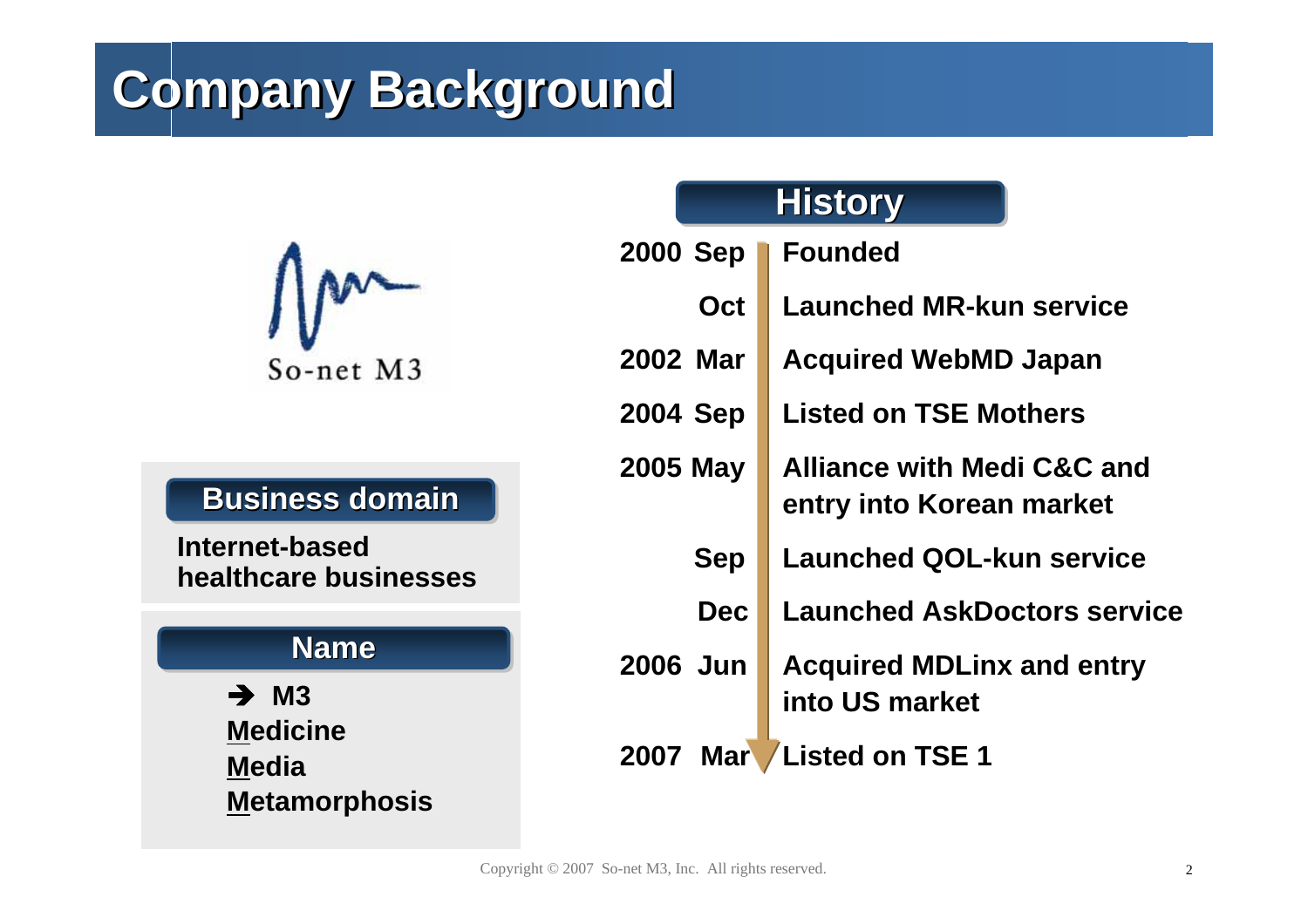## **m3.com: Japan's #1 Physician Website m3.com: Japan's #1 Physician Website**



Copyright © 2007 So-net M3, Inc. All rights reserved. 3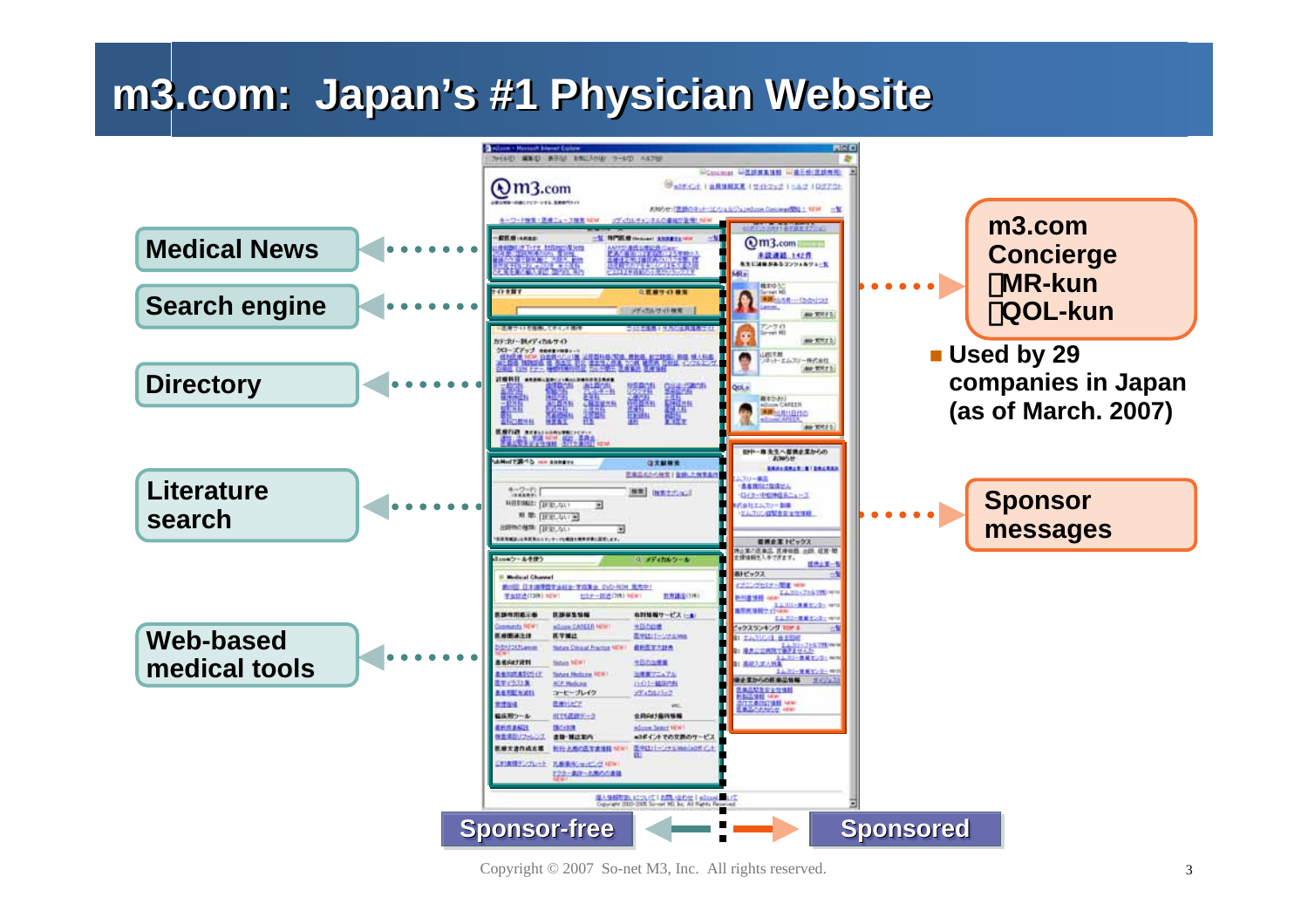# **Physicians registered in m3.com Physicians registered in m3.com**

## **FY2002.3Q**~**FY2006.4Q**

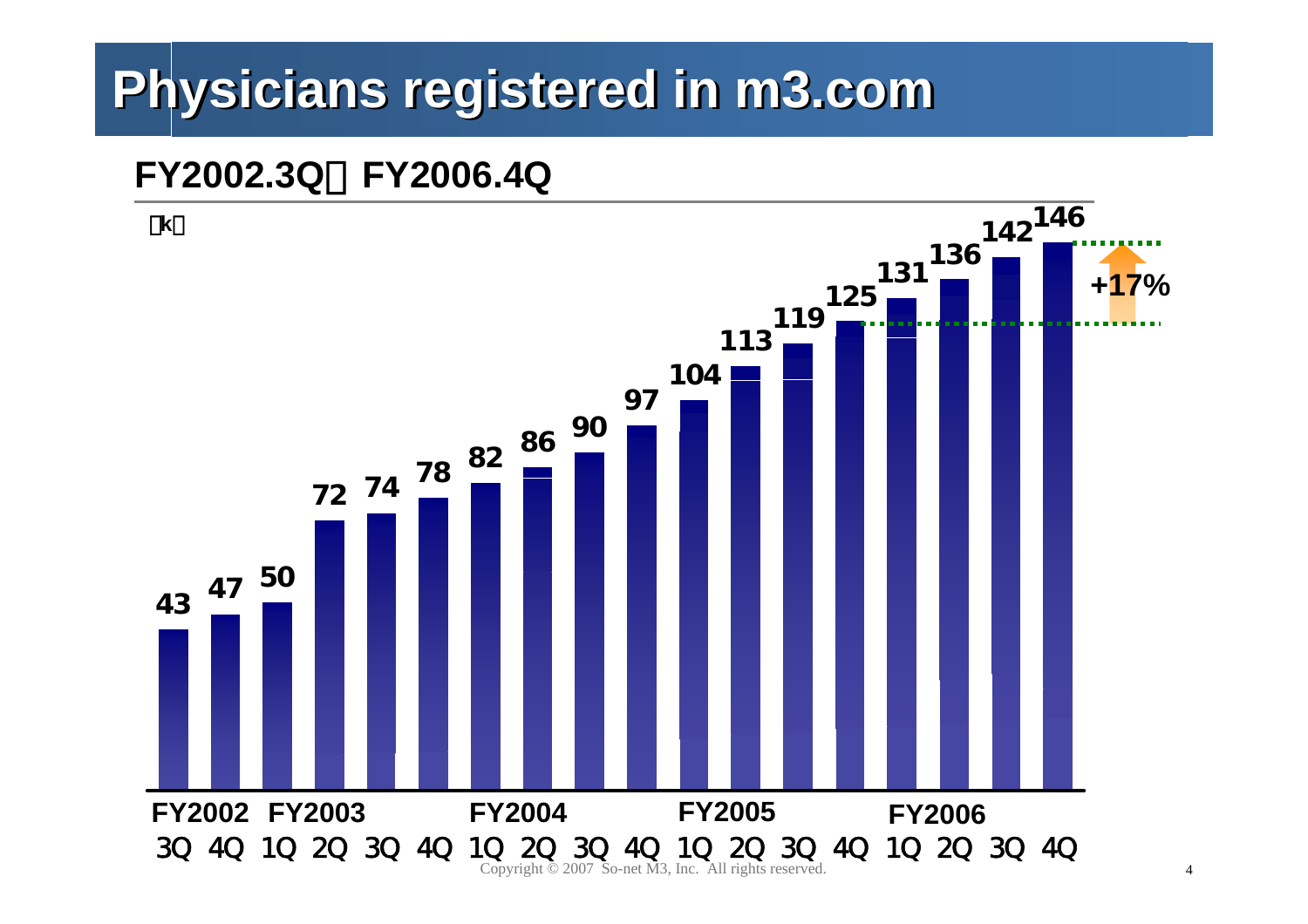# **m3.com Logins Increasing m3.com Logins Increasing**

### **FY2002.3Q**~**FY2006.4Q**

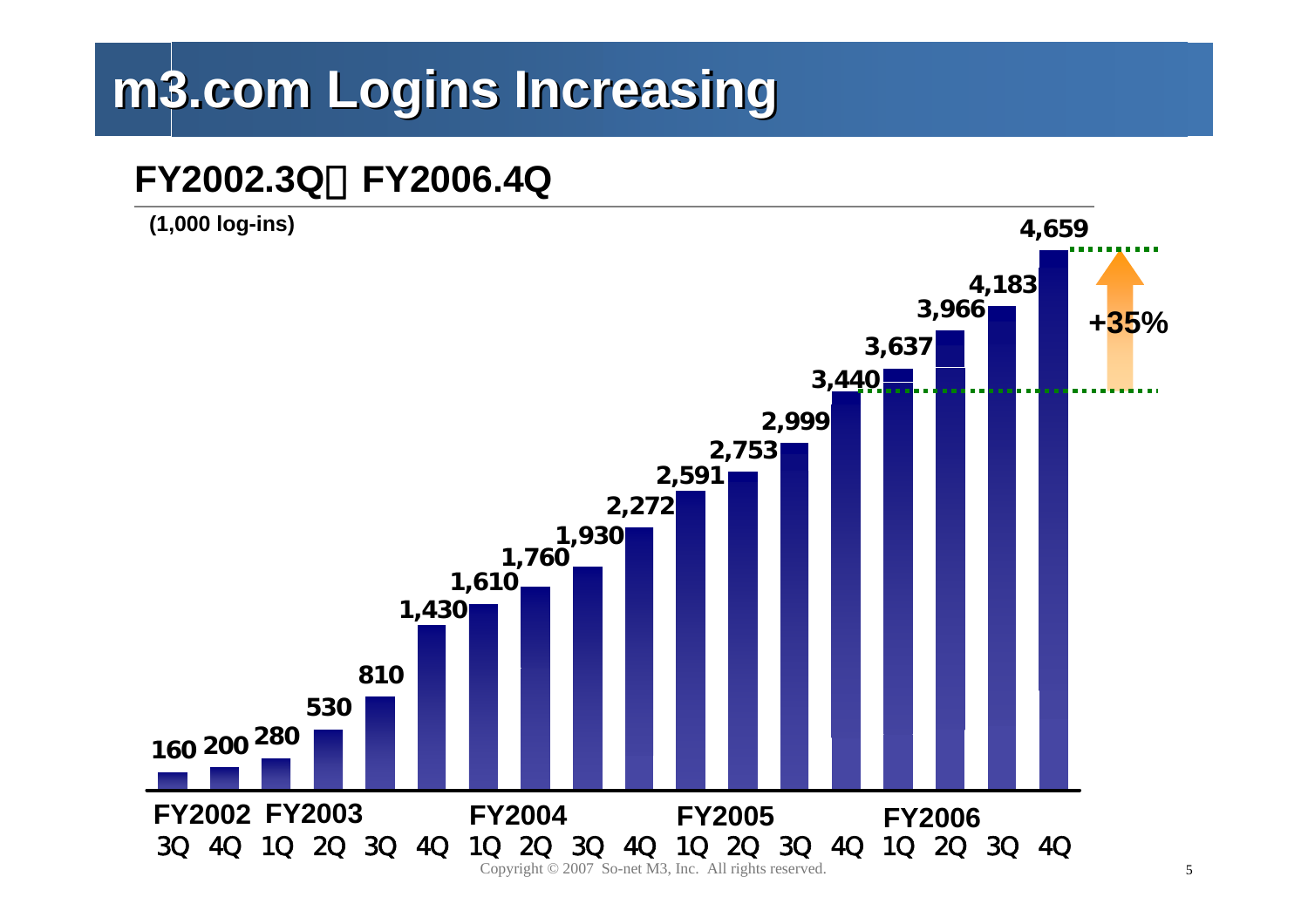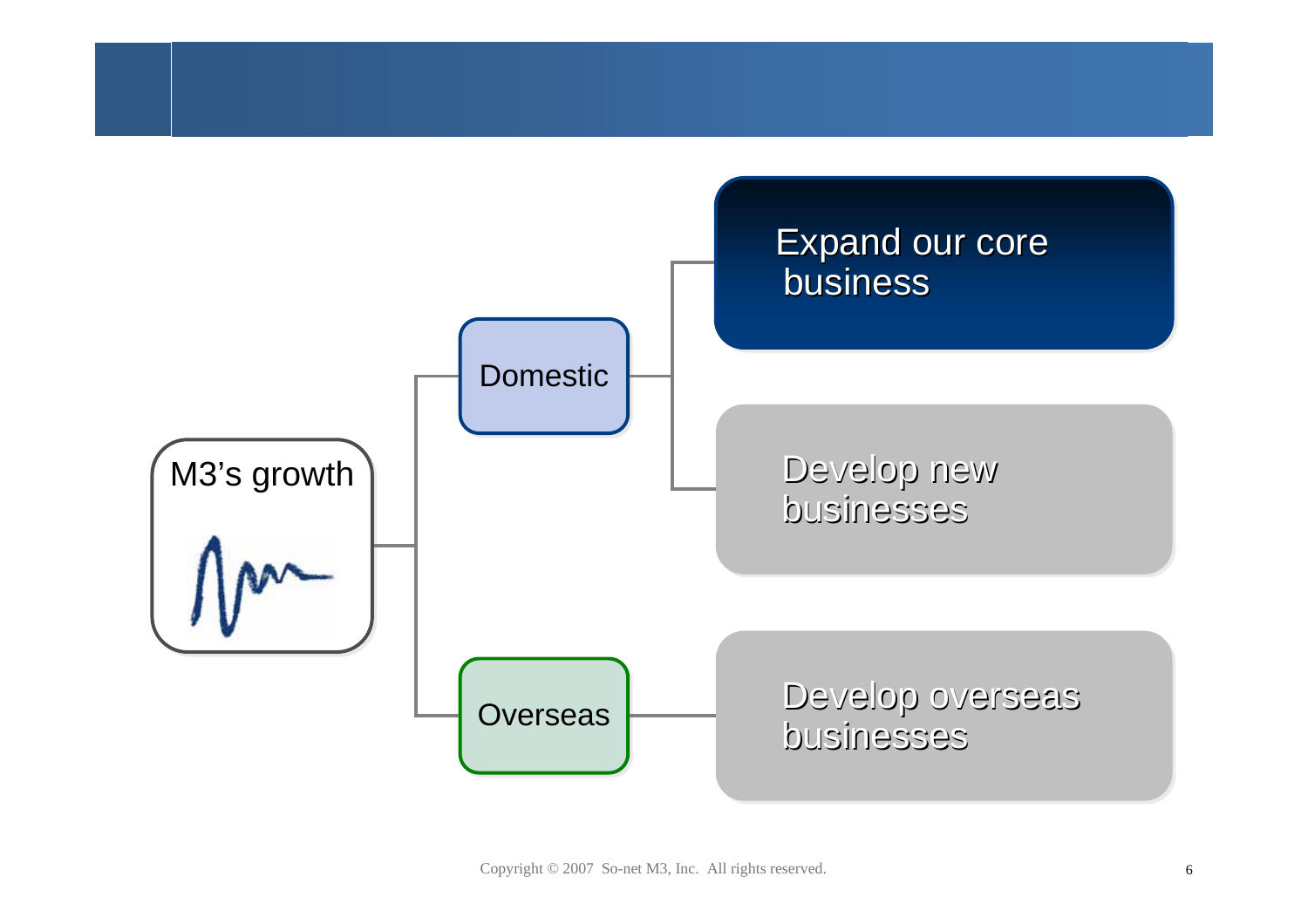# **Japanese Pharma's Huge Marketing Costs**

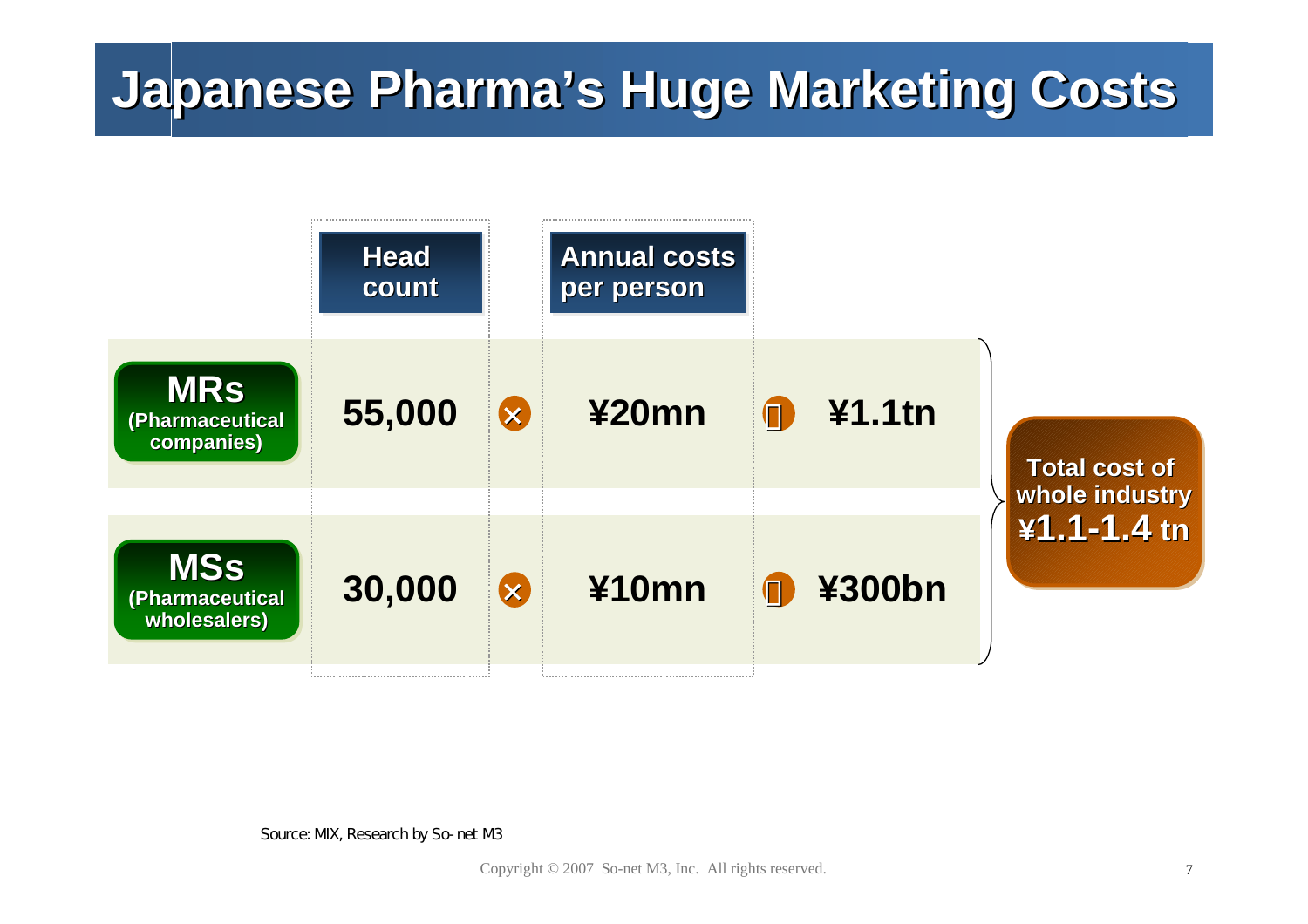# **Physicians' Demand for On-Line Detailing**

#### **Q. What is the ideal ratio of on-line and off-line promotional information ("details") from pharma companies?**



*Demand for eDetails is quite high for busy physicians as they get the*   $\mathbf{z}$ *information when it's convenient for them, not for the MR*

Source: So-net M3 questionnaire to 1,300 physicians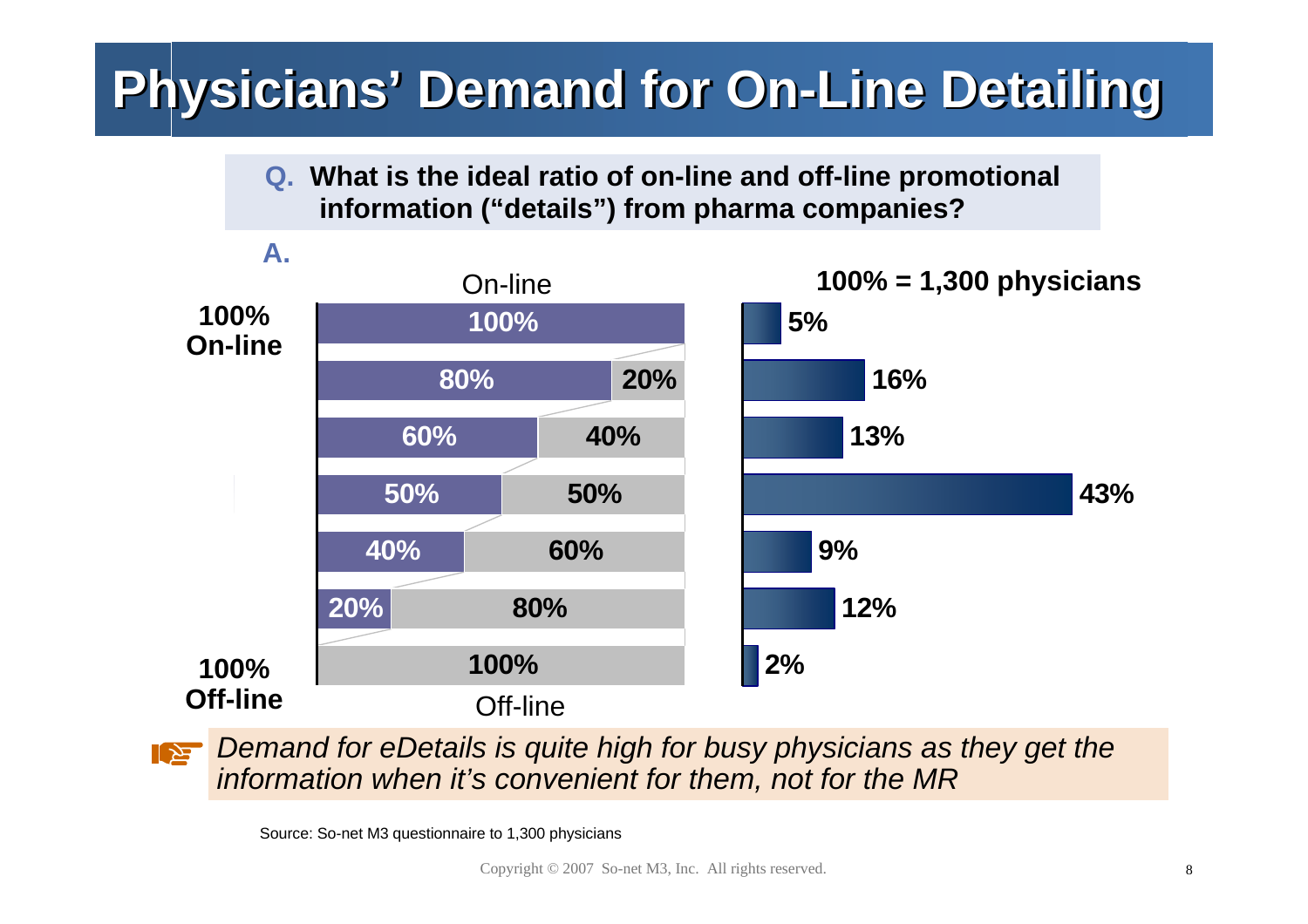# **eDetails eDetails Read by Physicians Read by Physicians**

## **FY2002.3Q**~**FY2006.4Q**



Copyright  $\odot$  2007 So-net M3, Inc. All rights reserved.  $\ddot{\bullet}$   $\ddot{\bullet}$   $\ddot{\bullet}$   $\ddot{\bullet}$   $\ddot{\bullet}$  9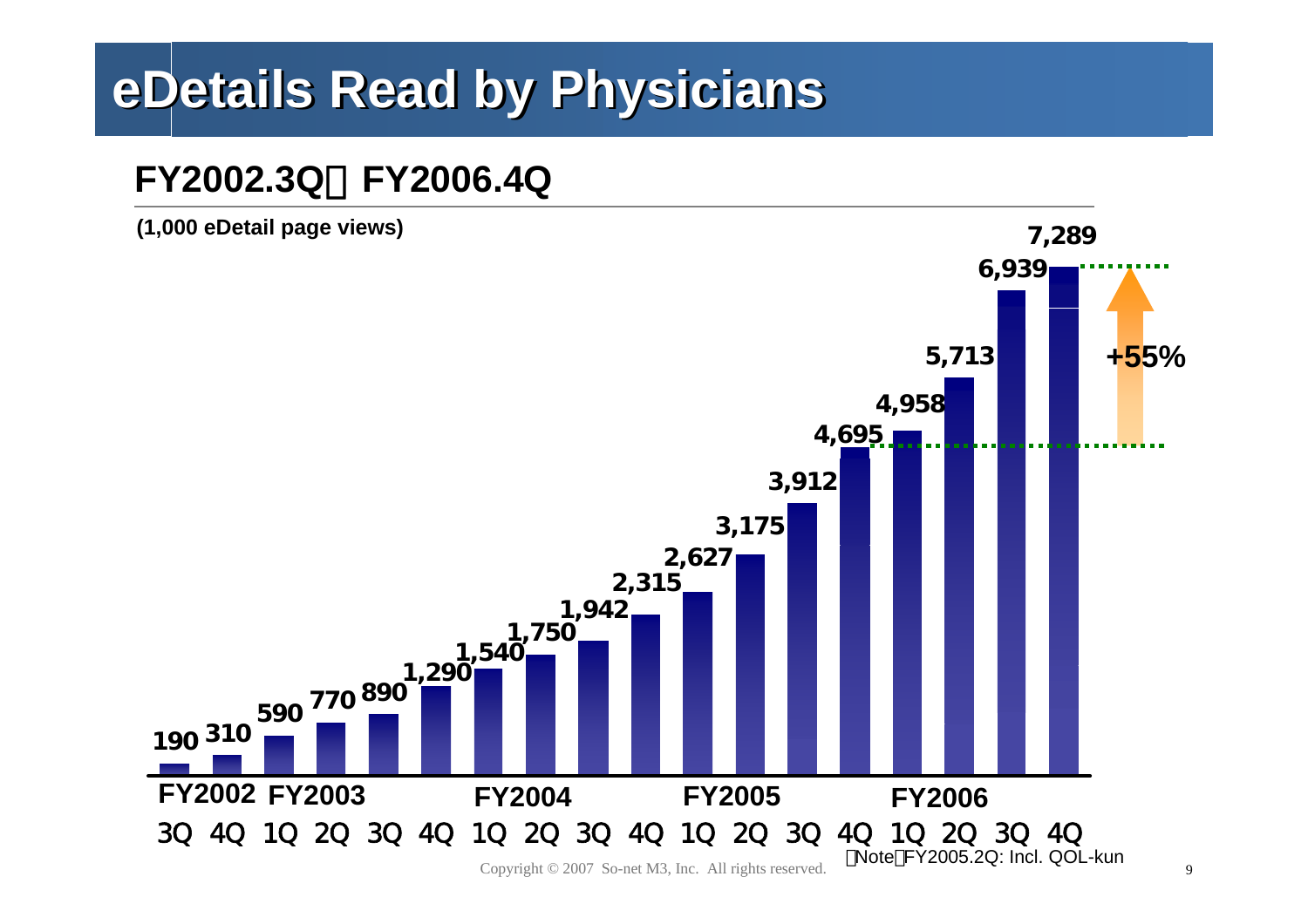## **MR-kun Costs Less than Reps MR-kun Costs Less than Reps**



\* IMS recognized detail research, Research by So-net M3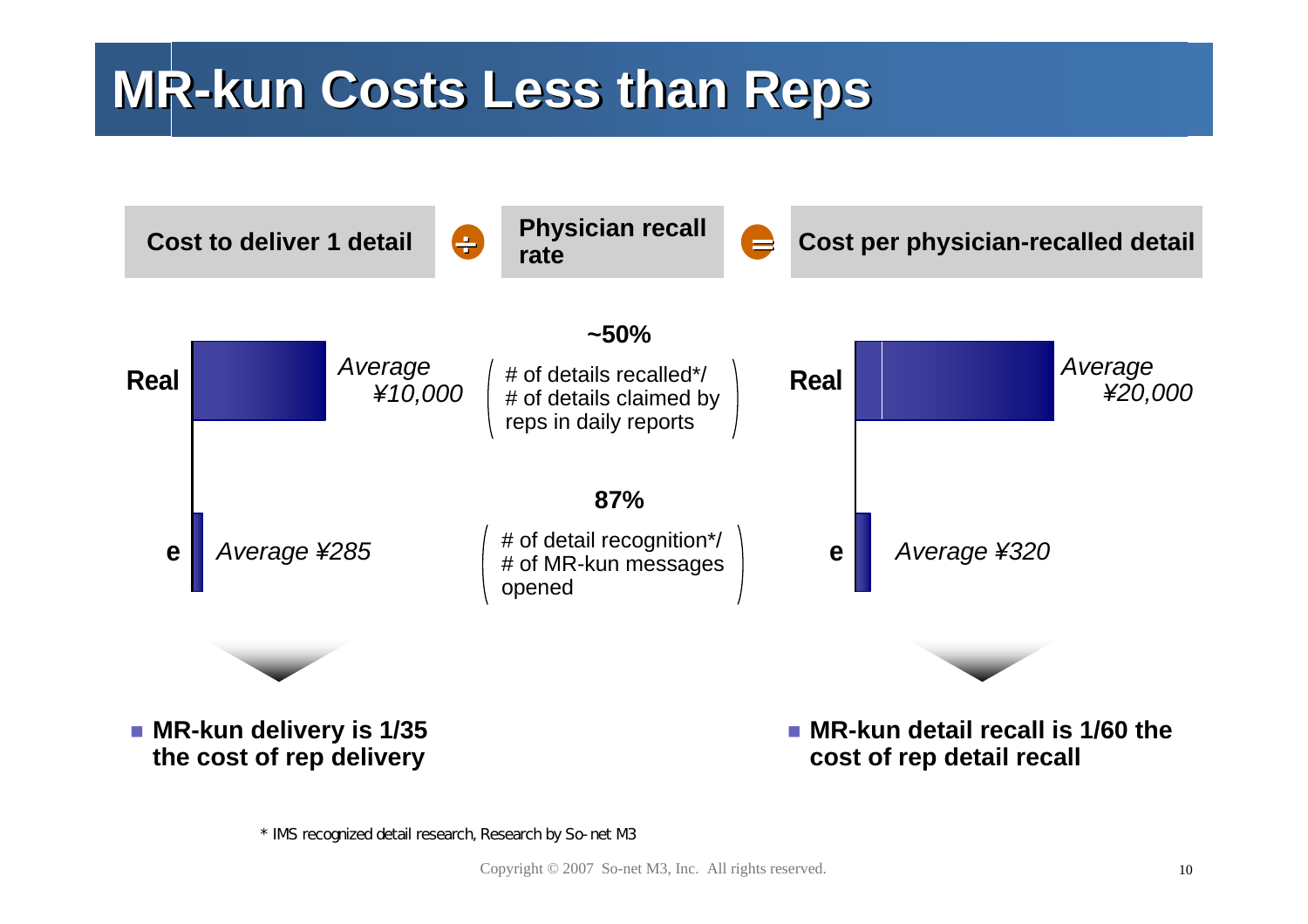

#### **""MR-kun MR-kun""alone alone has substantial power... has substantial power...**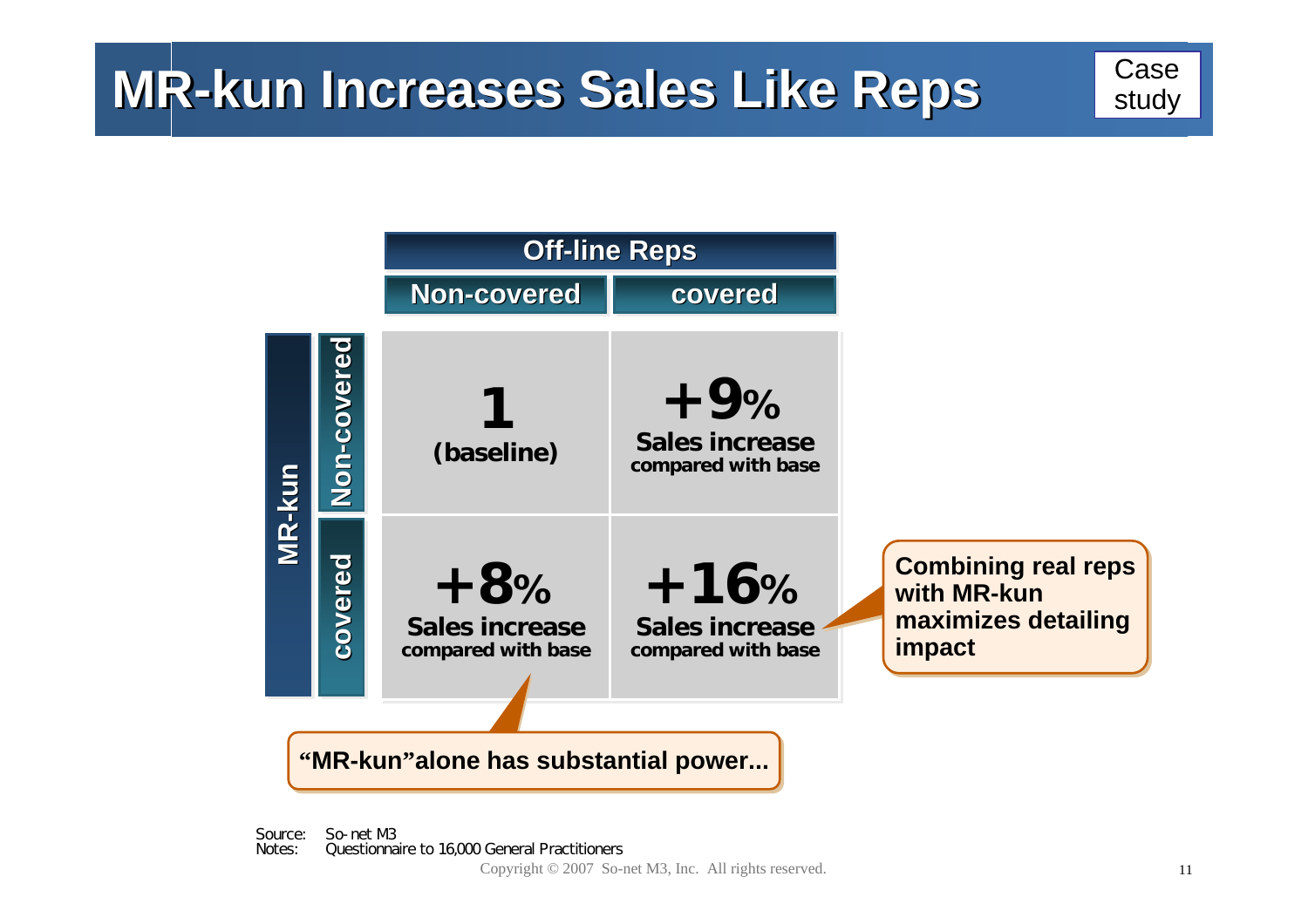## **MR-kun Fee Structure MR-kun Fee Structure**



**MR-kun eCSO (Contract Sales Organization) Service**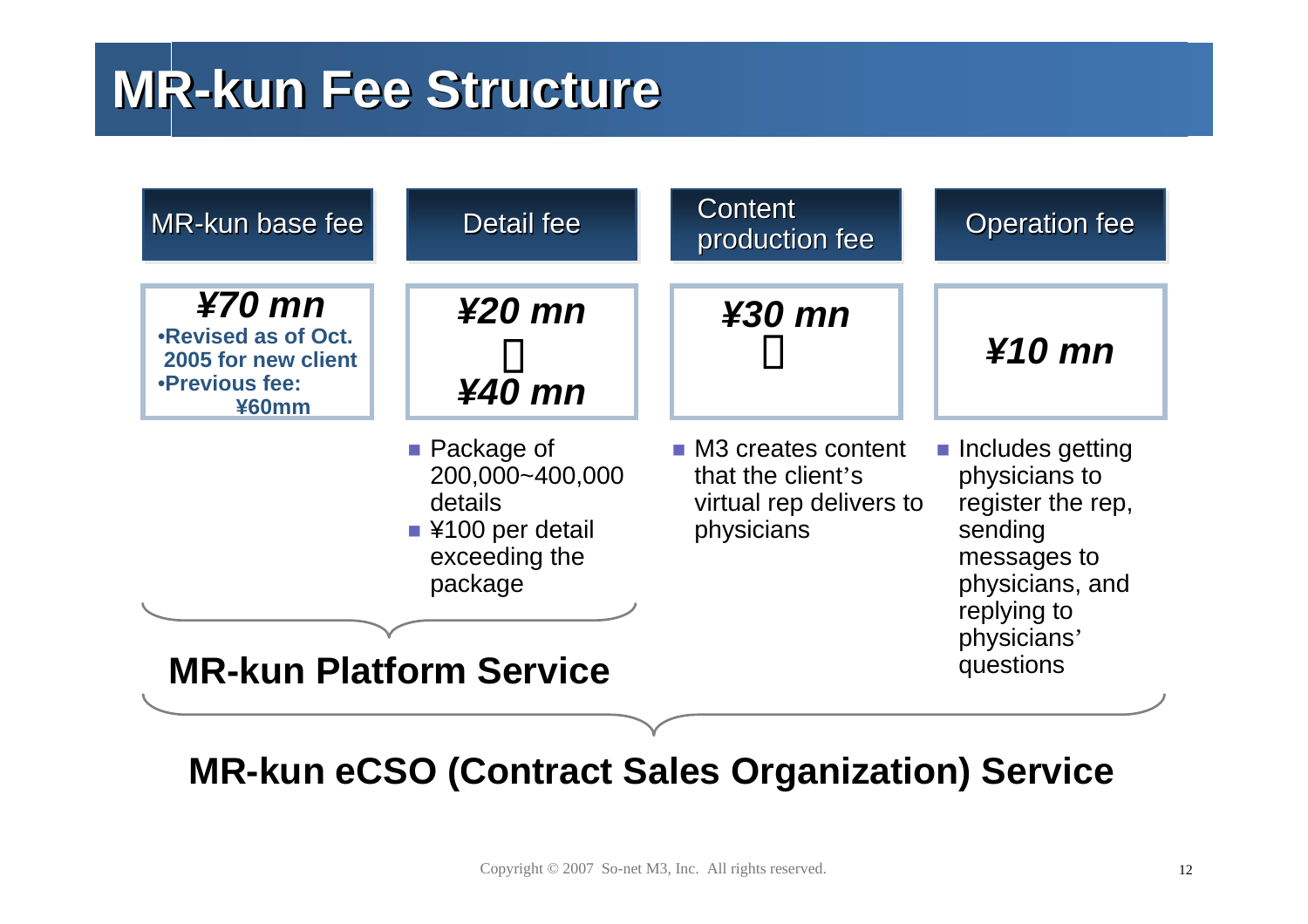## **MR-kun's & QOL-kun's Growth Potential in Japan MR-kun's & QOL-kun's Growth Potential in Japan**

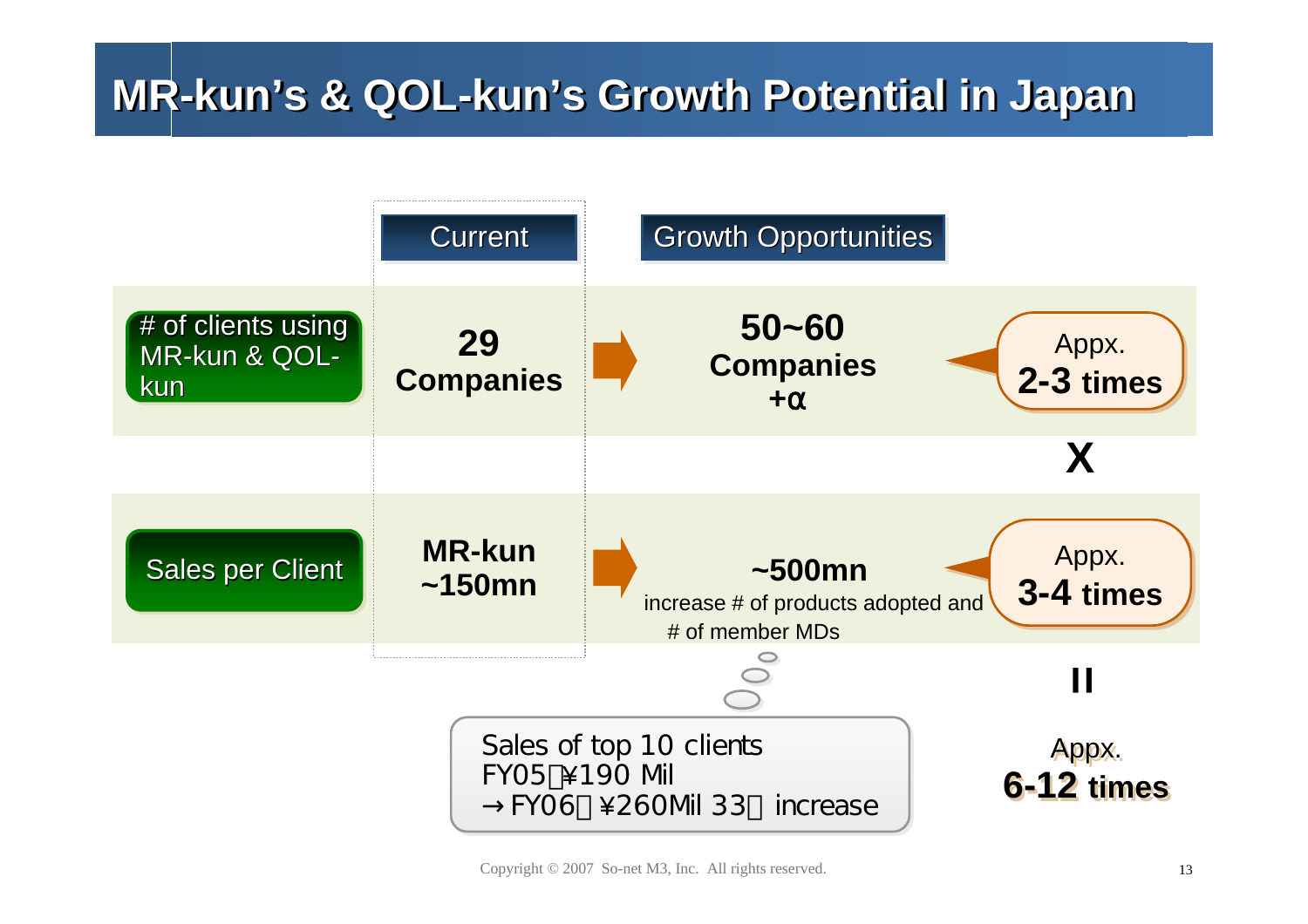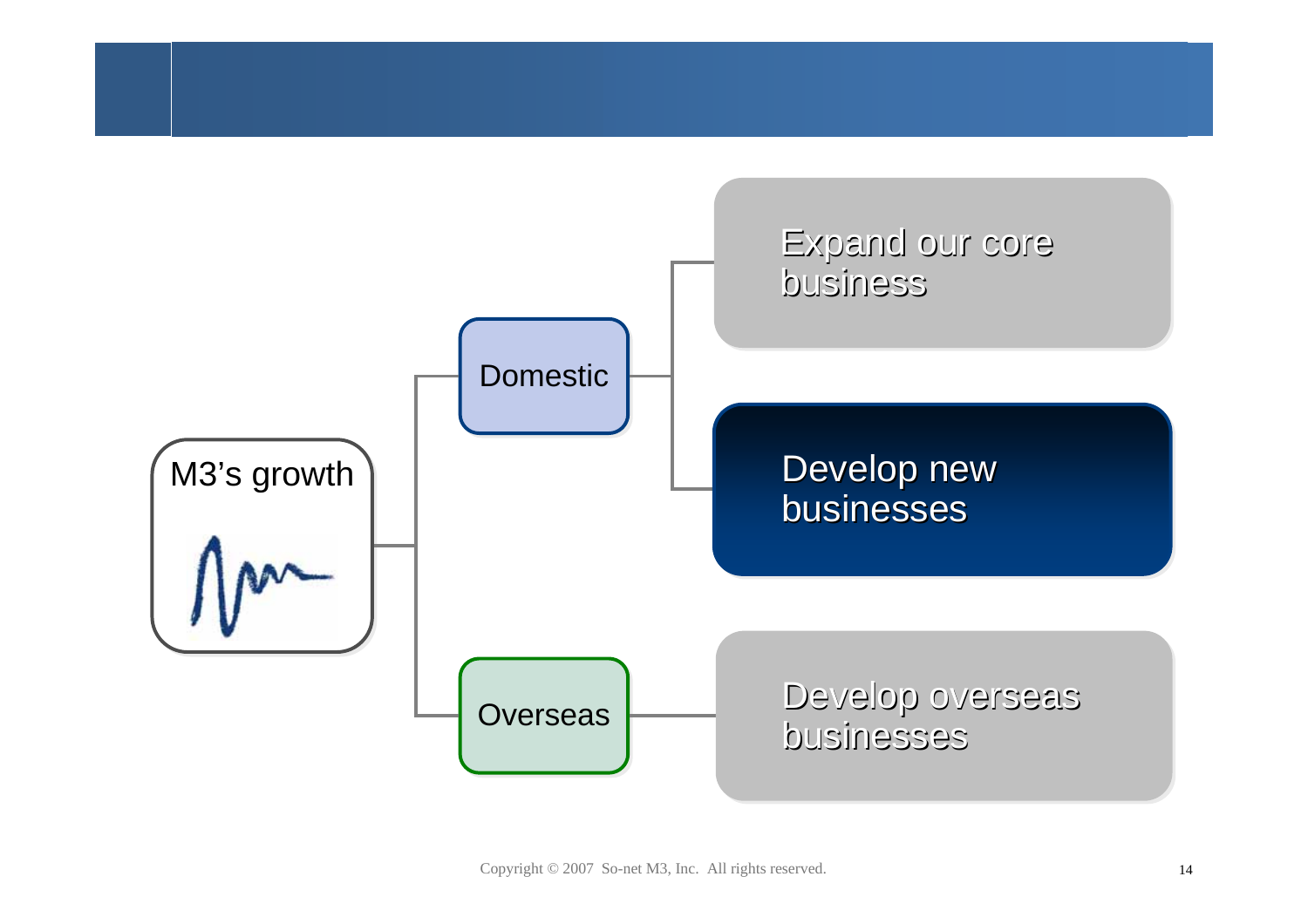## **Web-based Physician Surveys Web-based Physician Surveys**

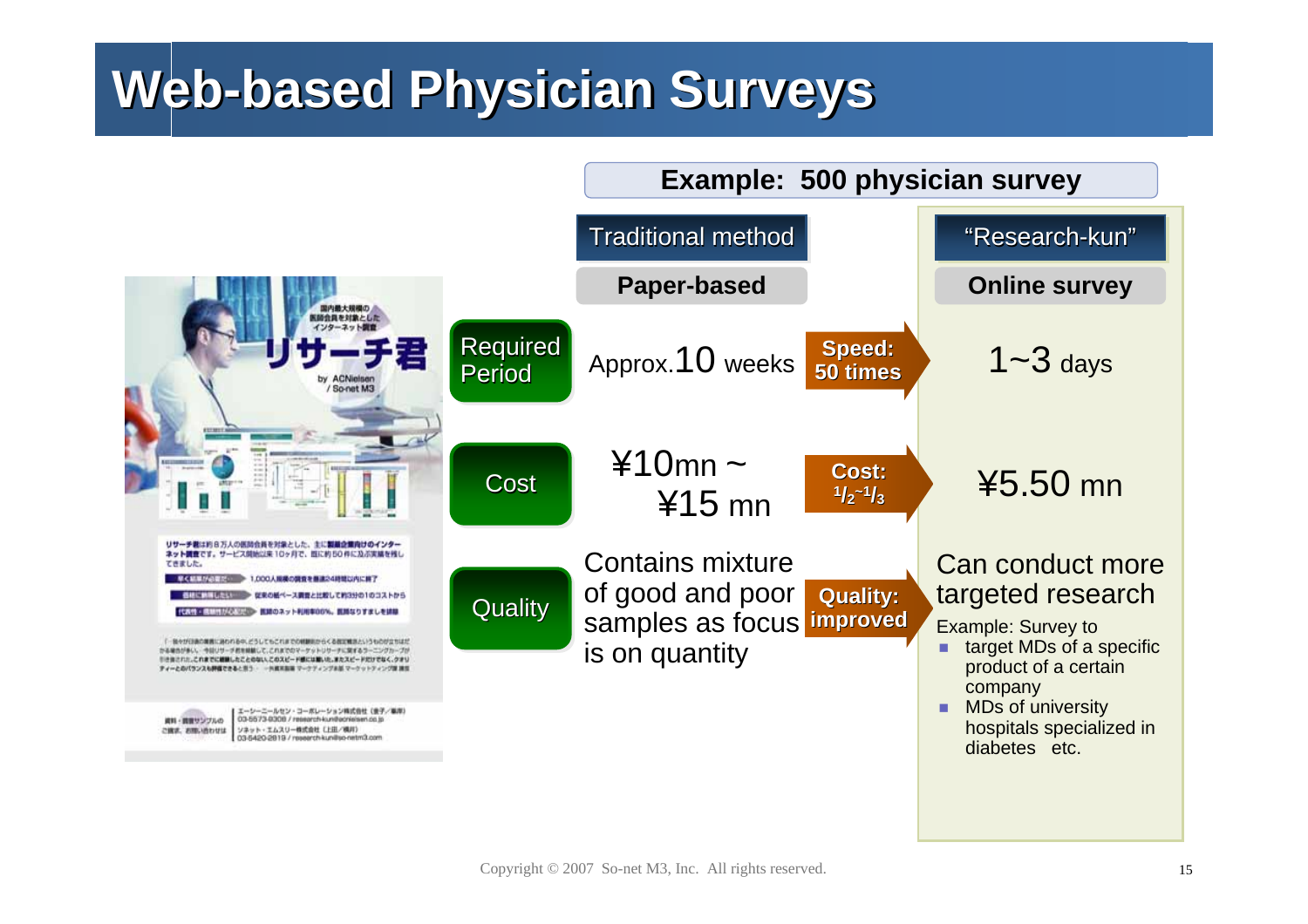## **m3.com CAREER m3.com CAREER**



#### **Fees for job advertisement**

- For 1 month ¥100,000
- For 3 months ¥200,000
- For 6 months ¥300,000
- Service has been profitable since the 1st month of its launch
- H This page also contributes to gathering physician members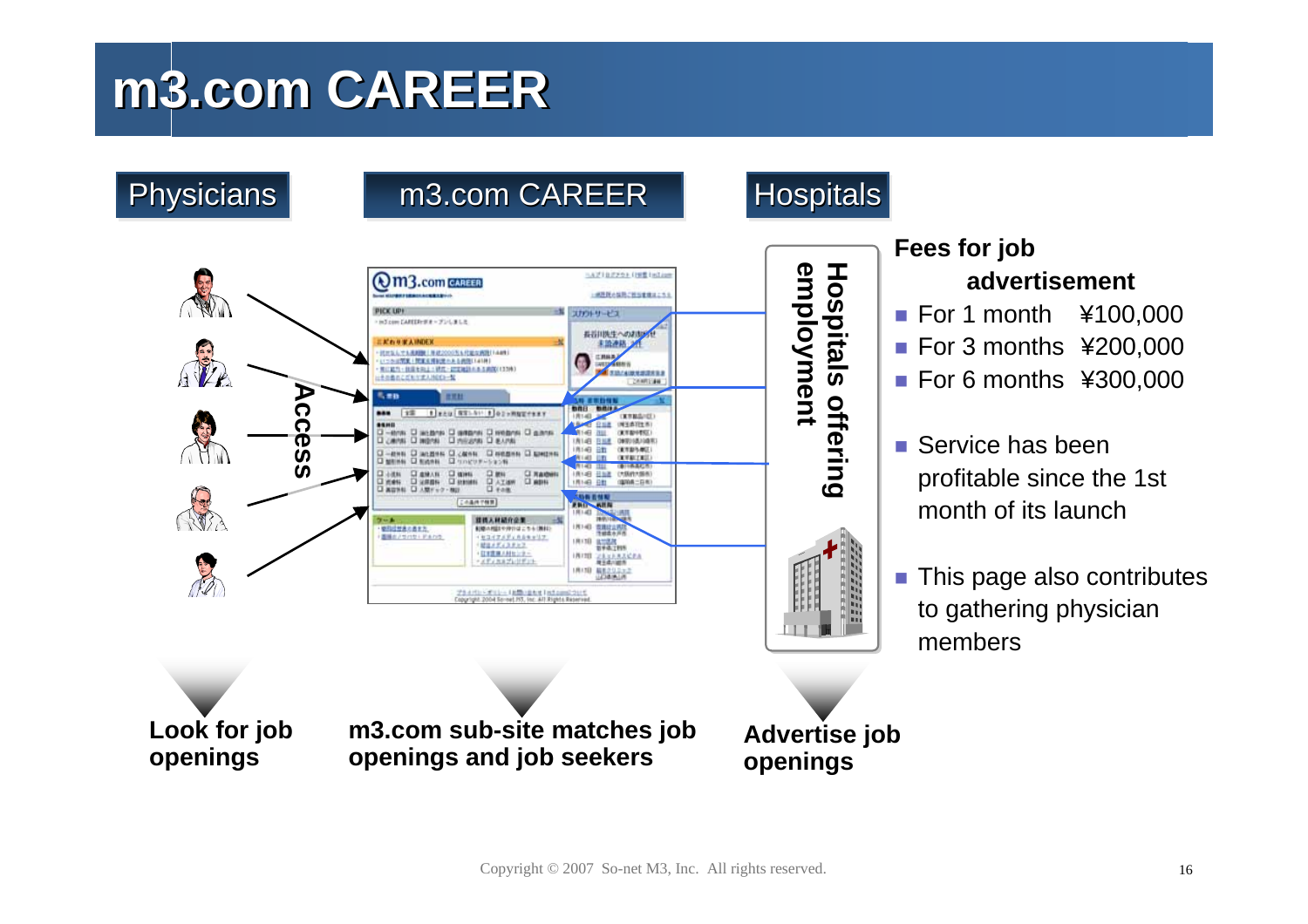# **Physician Q&A for Patients: AskDoctors Physician Q&A for Patients: AskDoctors**

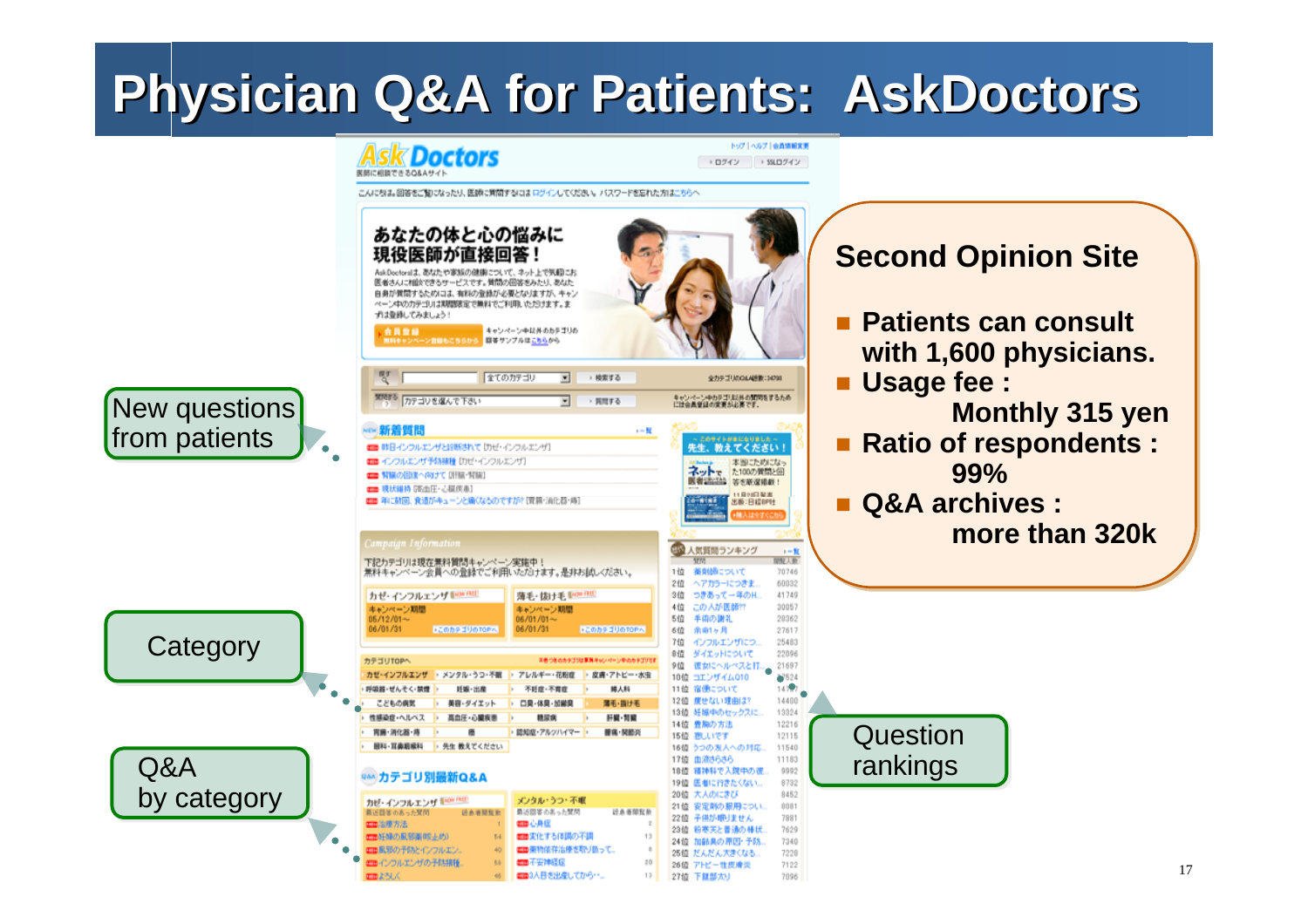## **Membership of AskDctors Membership of AskDctors**

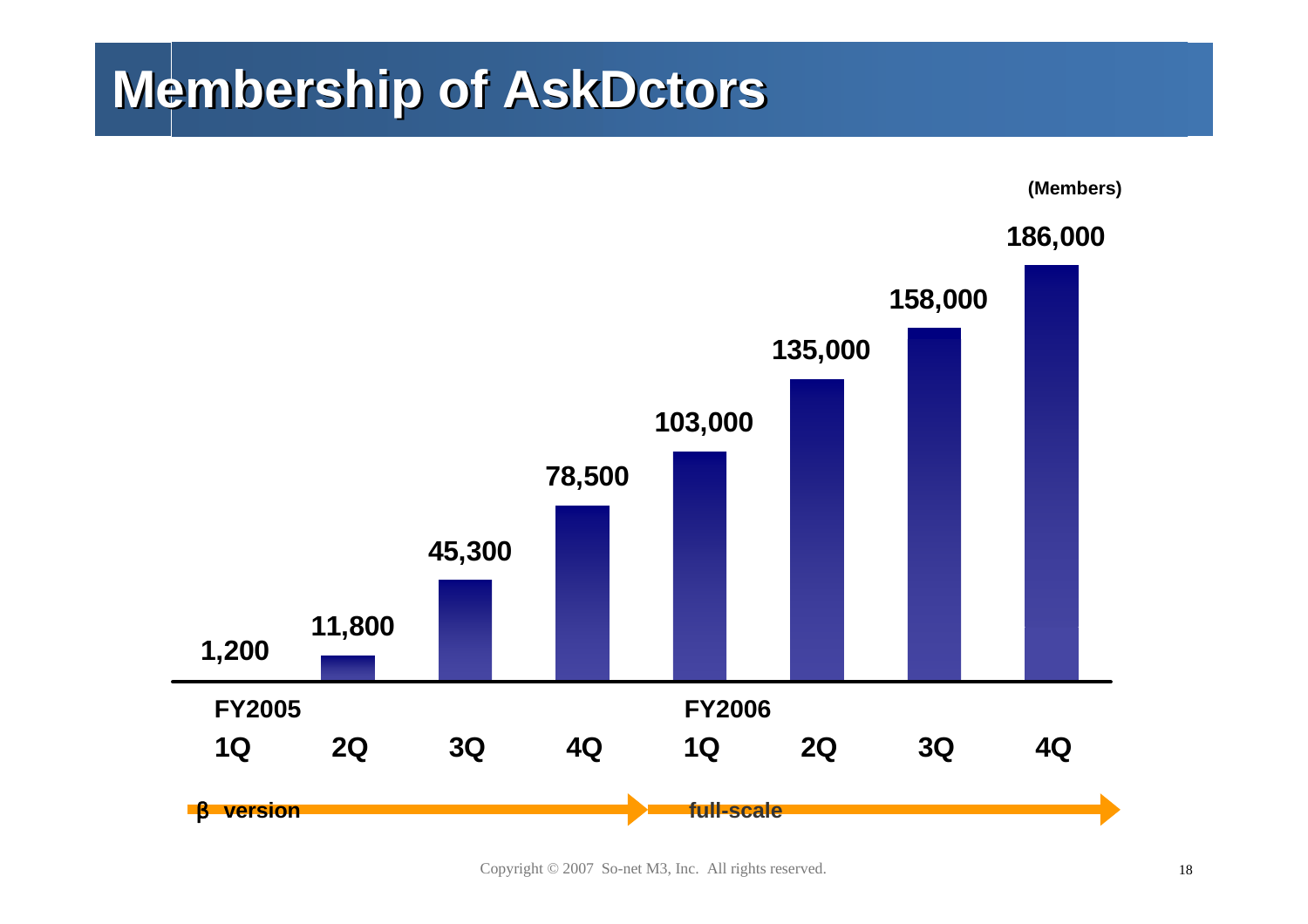# **Incubation Business**

## Investment, ¥million



**Original Investment**



■ Strategic incubation to companies that M3 can add business Value

**Typically invest** to late stage companies and control risk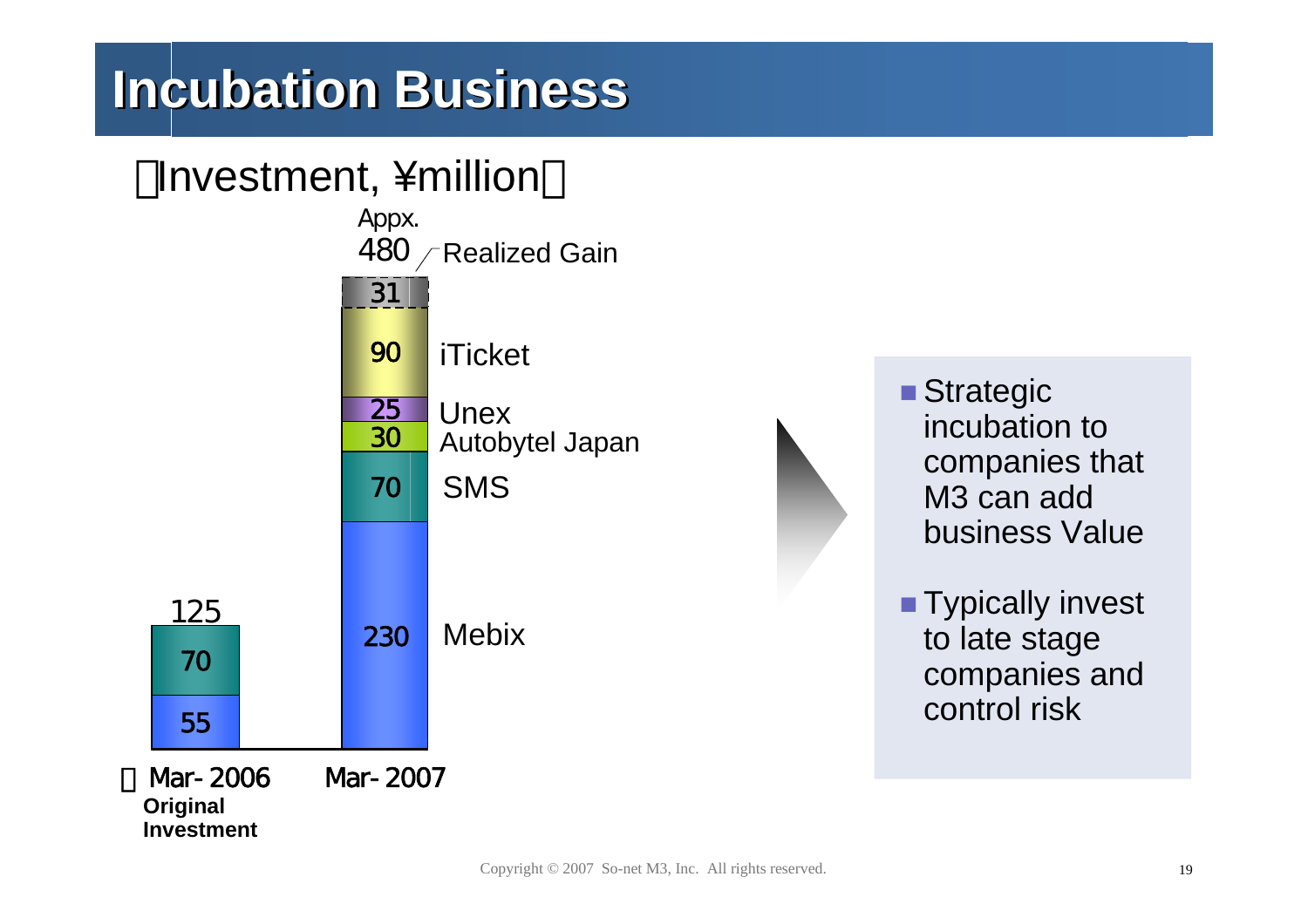

Copyright © 2007 So-net M3, Inc. All rights reserved. 20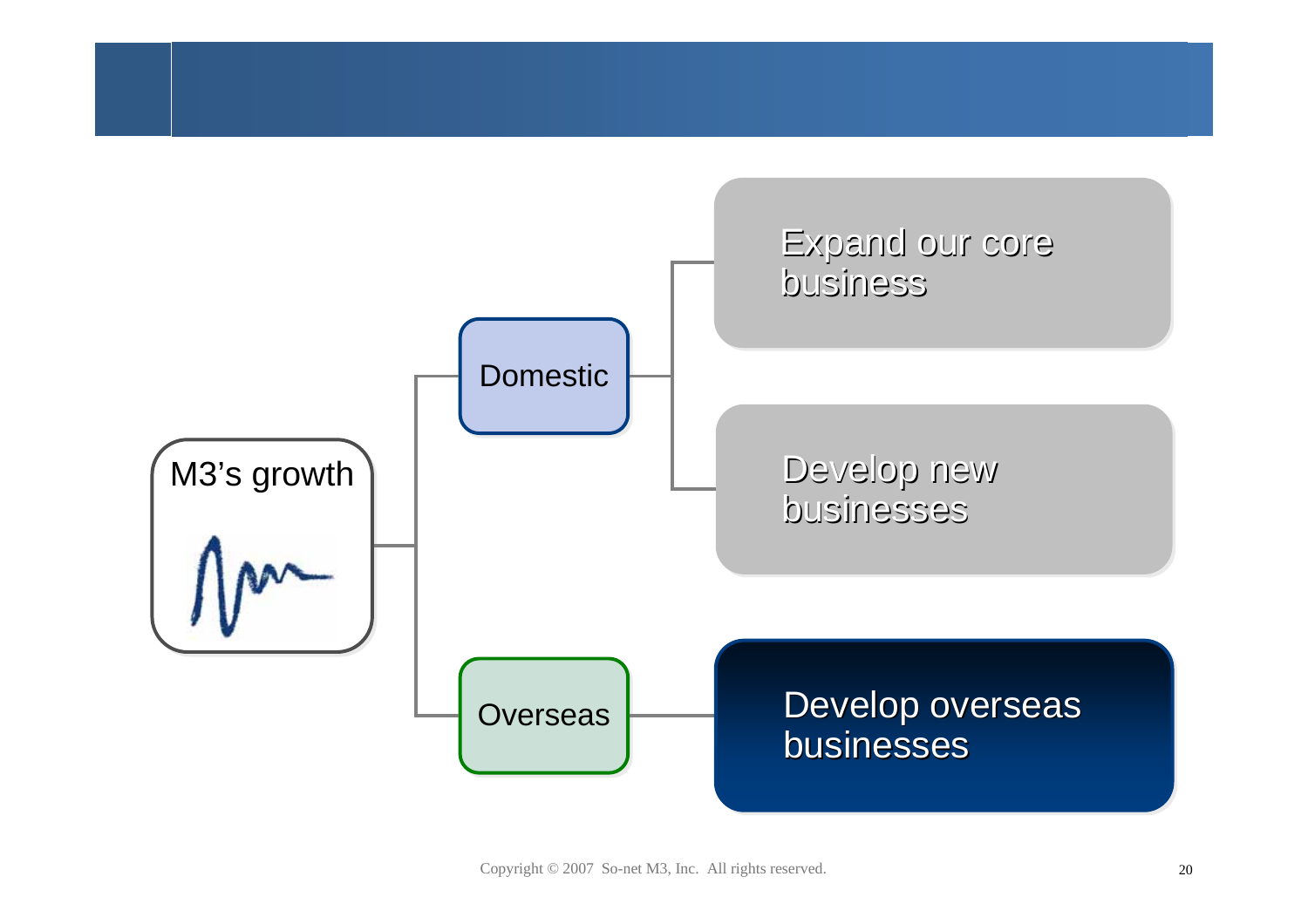# **Development in the US Development in the US**



- **E** Leverage MDLinx, Inc. 100% **owned Subsidiary** )**to start "Messages" (US version of MRkun)**
	- **Washington D.C.**
	- **21 employee**
	- **180K medical professionals as member**
- **Invest \$2mil this year to launch "Messages"**
- **Start service in 2 TAs**
	- **Oncology**
	- **Rheumatoid Arthritis**
- **Launch pilot service in May, planned to start full service within 6-12months**
- **Existing MDLinx business sound**

 ・・・**Already booked 95% of FY07 budget**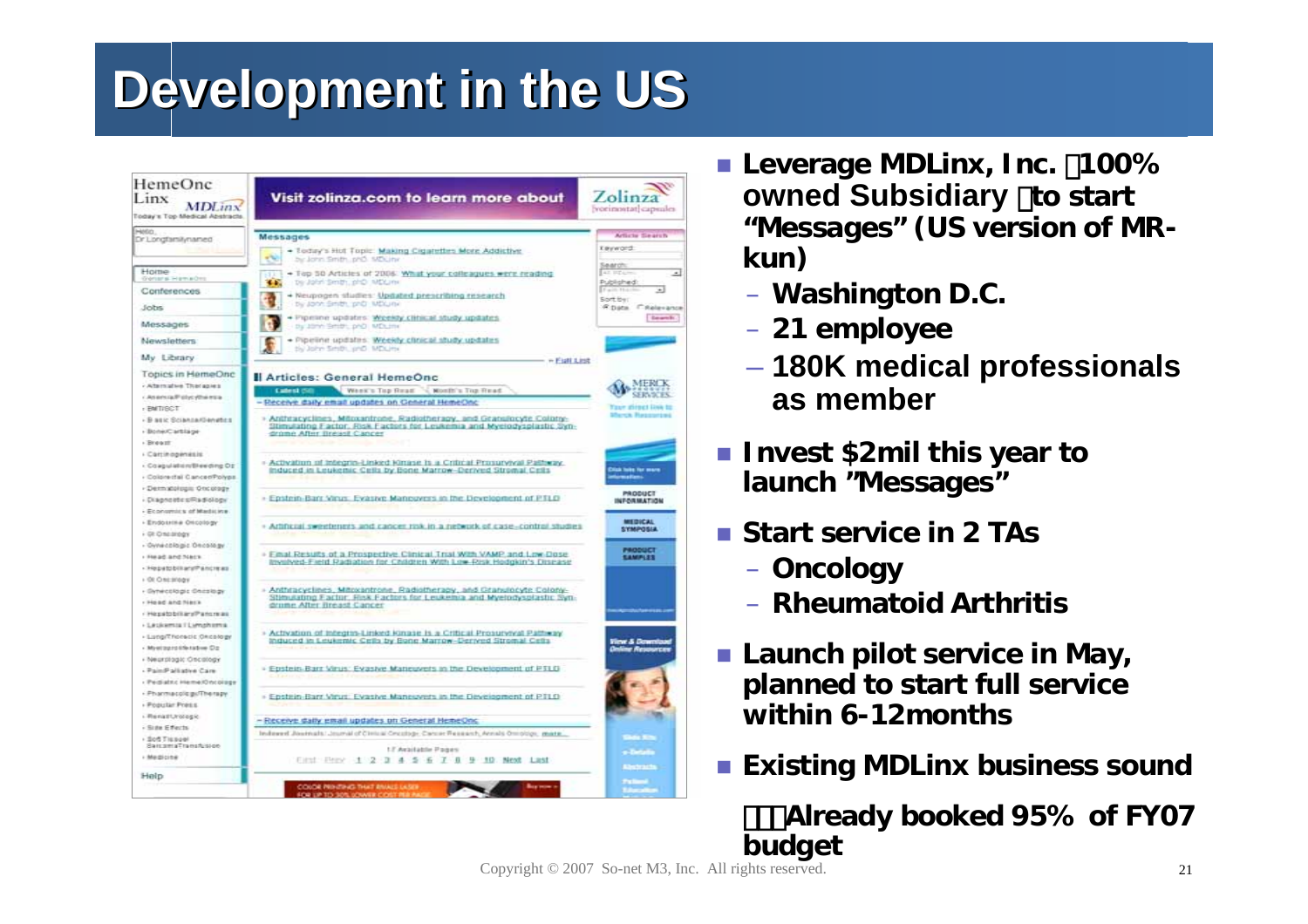# **Development in Korea Development in Korea**



- **Leverage Medi C&C (40% owned Subsidiary, and control the company by having majority of the board)**
	- **Seoul**
	- **12 employee**
	- **58K Physicians (90% of Korean doctors)**
- Started MR-kun from **March 2006**
	- **Currently 3 clients are using for 4 products**
	- **This year expansion to 6-8 products is expected**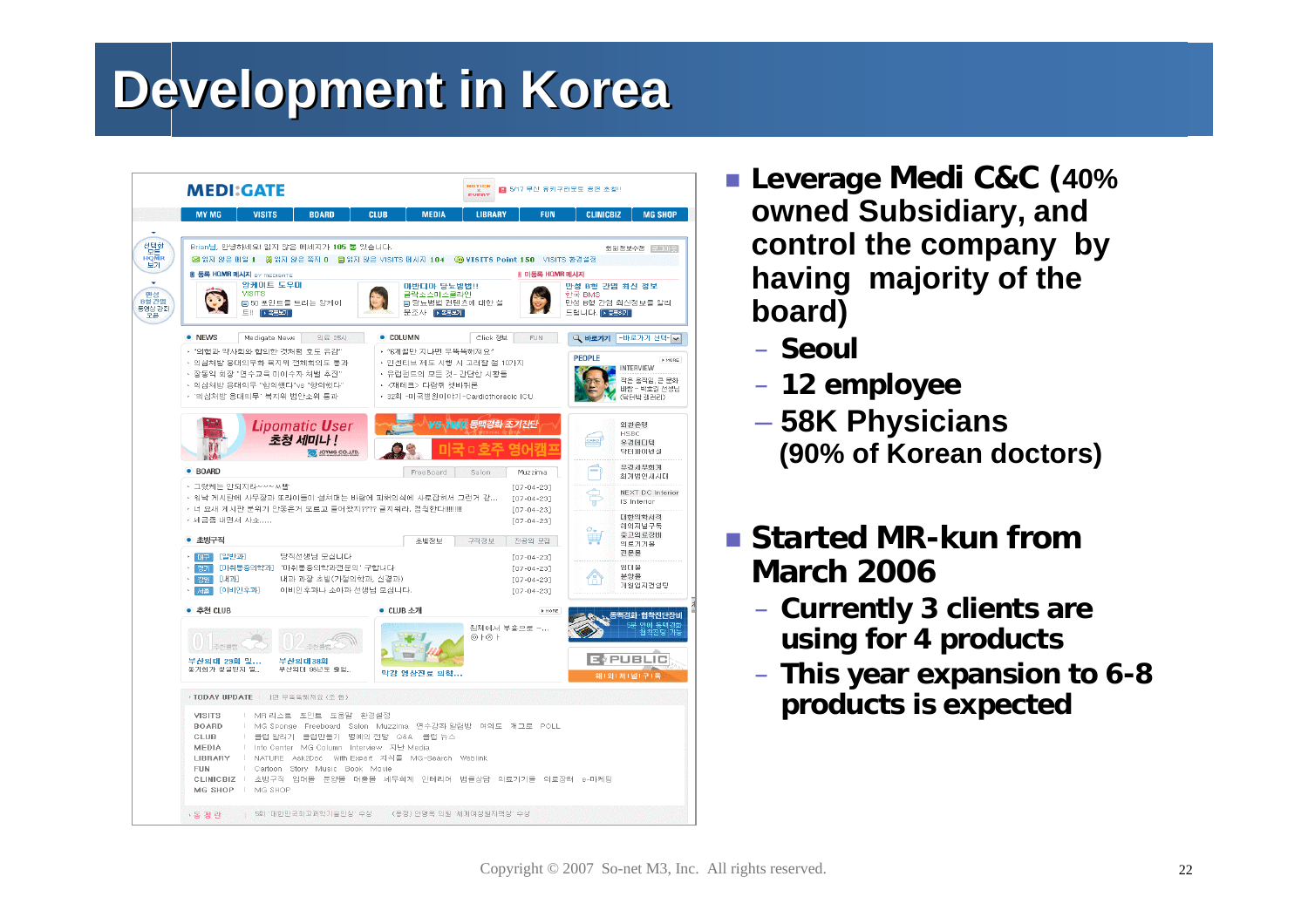# **FY 2006 financial result FY 2006 financial result**

| yen million |                      | 10    | <b>20</b> | 30    | 4Q    | <b>FY2006</b> | YoY<br>Growth |
|-------------|----------------------|-------|-----------|-------|-------|---------------|---------------|
|             | <b>Sales</b>         | 1,125 | 1,390     | 1,541 | 1,670 | 5,729         | $+49%$        |
|             | Marketing<br>Support | 954   | 1,165     | 1,255 | 1,400 | 4,776         | $+48%$        |
|             | Research             | 84    | 115       | 134   | 80    | 414           | $+23%$        |
|             | <b>Others</b>        | 87    | 108       | 151   | 190   | 537           | $+88%$        |
|             | Operating profit     | 479   | 583       | 756   | 857   | 2,677         | $+59%$        |
|             | Ordinary profit      | 517   | 588       | 807   | 865   | 2,779         | $+64%$        |
|             | Net profit           | 306   | 351       | 473   | 477   | 1,609         | $+62%$        |

|                                                        | <b>Sales</b> | Ordinary<br>profit | Net Profit |  |  |
|--------------------------------------------------------|--------------|--------------------|------------|--|--|
| <b>Initial Guidance 06 April</b>                       | 4,700        | 2,200              | 1,300      |  |  |
| 1st Revision 06 Oct                                    | 5,000        | 2,300              | 1,350      |  |  |
| <b>Revision 07 Jan</b><br>2 <sub>nd</sub>              | 5,500        | 2,500              | 1,500      |  |  |
| $\rightarrow$ Result exceeded 2 <sup>nd</sup> revision |              |                    |            |  |  |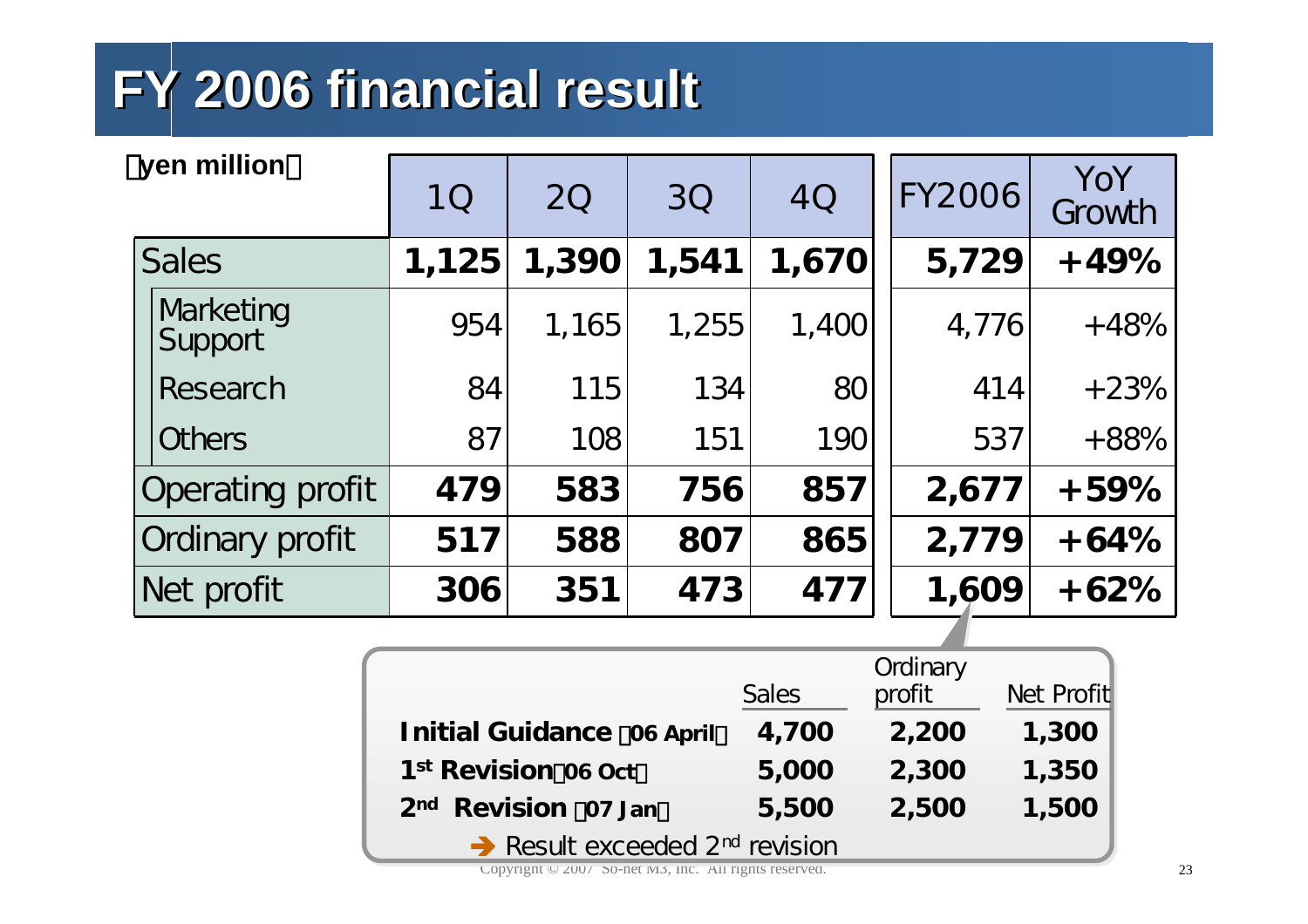## **M3's Margins have Constantly Grown M3's Margins have Constantly Grown**



Copyright © 2007 So-net M3, Inc. All rights reserved. <sup>24</sup>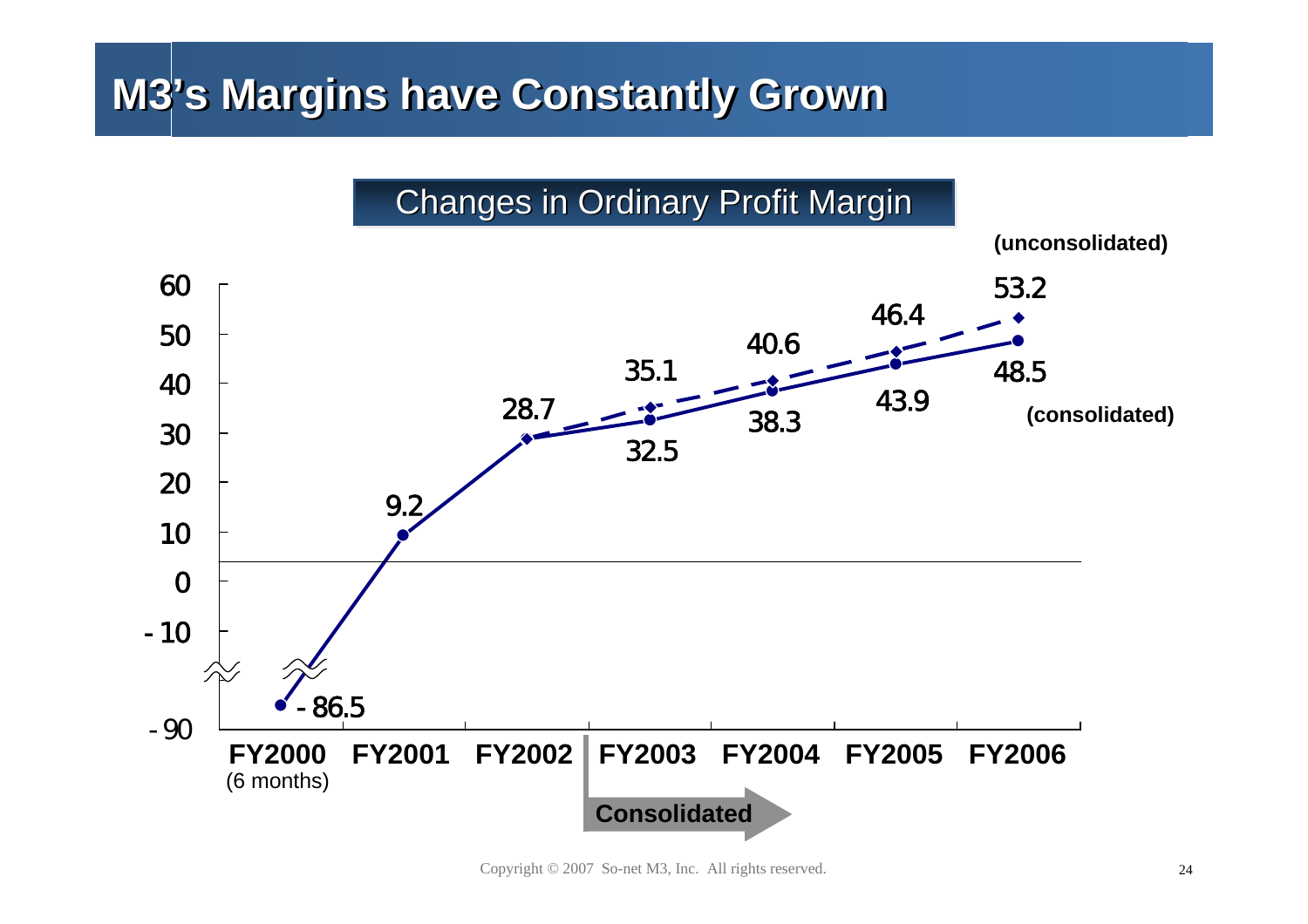## **Annual Results & Forecast for FY2006 Annual Results & Forecast for FY2006**